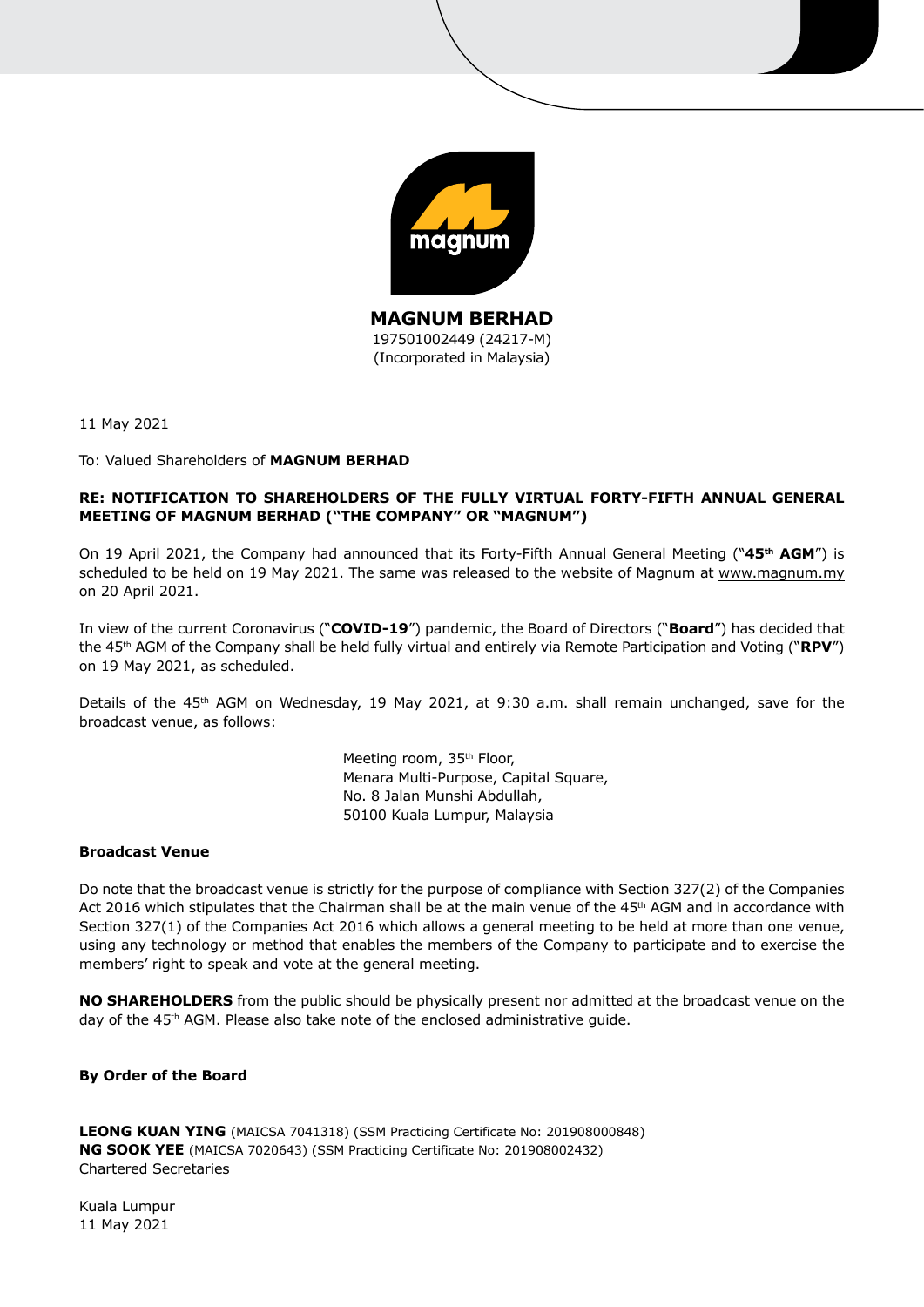

**MAGNUM BERHAD**  197501002449 (24217-M) (Incorporated in Malaysia)

# **FORTY-FIFTH ANNUAL GENERAL MEETING ("45th AGM")**

## **ADMINISTRATIVE GUIDE**

| <b>Date</b>               | Time        | <b>Broadcast Venue</b>                                                                                                                         |
|---------------------------|-------------|------------------------------------------------------------------------------------------------------------------------------------------------|
| Wednesday,<br>19 May 2021 | $9:30$ a.m. | Meeting room, 35 <sup>th</sup> Floor,<br>Menara Multi-Purpose, Capital Square,<br>No. 8 Jalan Munshi Abdullah,<br>50100 Kuala Lumpur, Malaysia |

## **MODE OF MEETING**

In view of the COVID-19 outbreak and as part of the safety measures, the 45<sup>th</sup> AGM will be conducted entirely through live streaming from the Broadcast Venue. This is in line with the Guidance Note on the Conduct of General Meetings for Listed Issuers issued by the Securities Commission Malaysia on 18 April 2020 and revised on 5 March 2021.

The Broadcast Venue is in line with Section 327(2) of the Companies Act 2016 which stipulates that the Chairman shall be at the main venue of the 45<sup>th</sup> AGM. Hence, **NO** Shareholders/Proxies/Authorised Representatives from the public will be allowed to be physically present at the Broadcast Venue on the day of the 45<sup>th</sup> AGM.

All shareholders of the Company, whether Individual Shareholders, Corporate Shareholders, Proxy Holders, Authorised Nominees or Exempt Authorised Nominees who wish to attend the 45th AGM will have to register to attend remotely by using the Remote Participation and Voting ("**RPV**") Platform, the details of which are set out below.

## **RPV**

 $(1)$  The 45<sup>th</sup> AGM will be conducted entirely through live streaming and online remote voting. Should you wish to attend the 45<sup>th</sup> AGM, you will be required to do so by registering yourself using the RPV Platform in accordance with the instructions set out under Paragraph (3) below.

 With the RPV Platform, you may exercise your rights as a Shareholder to participate (including to pose questions to the Board of Directors ("**Board**")) and vote at the 45<sup>th</sup> AGM.

- (2) If a shareholder is unable to attend the 45<sup>th</sup> AGM, he/she is encouraged to appoint the Chairman of the Meeting as his/her proxy and to indicate the voting instructions in the Form of Proxy in accordance with the notes and instructions printed therein.
- (3) The procedures for the RPV in respect of the live streaming and remote voting at the  $45<sup>th</sup>$  AGM are as follows:-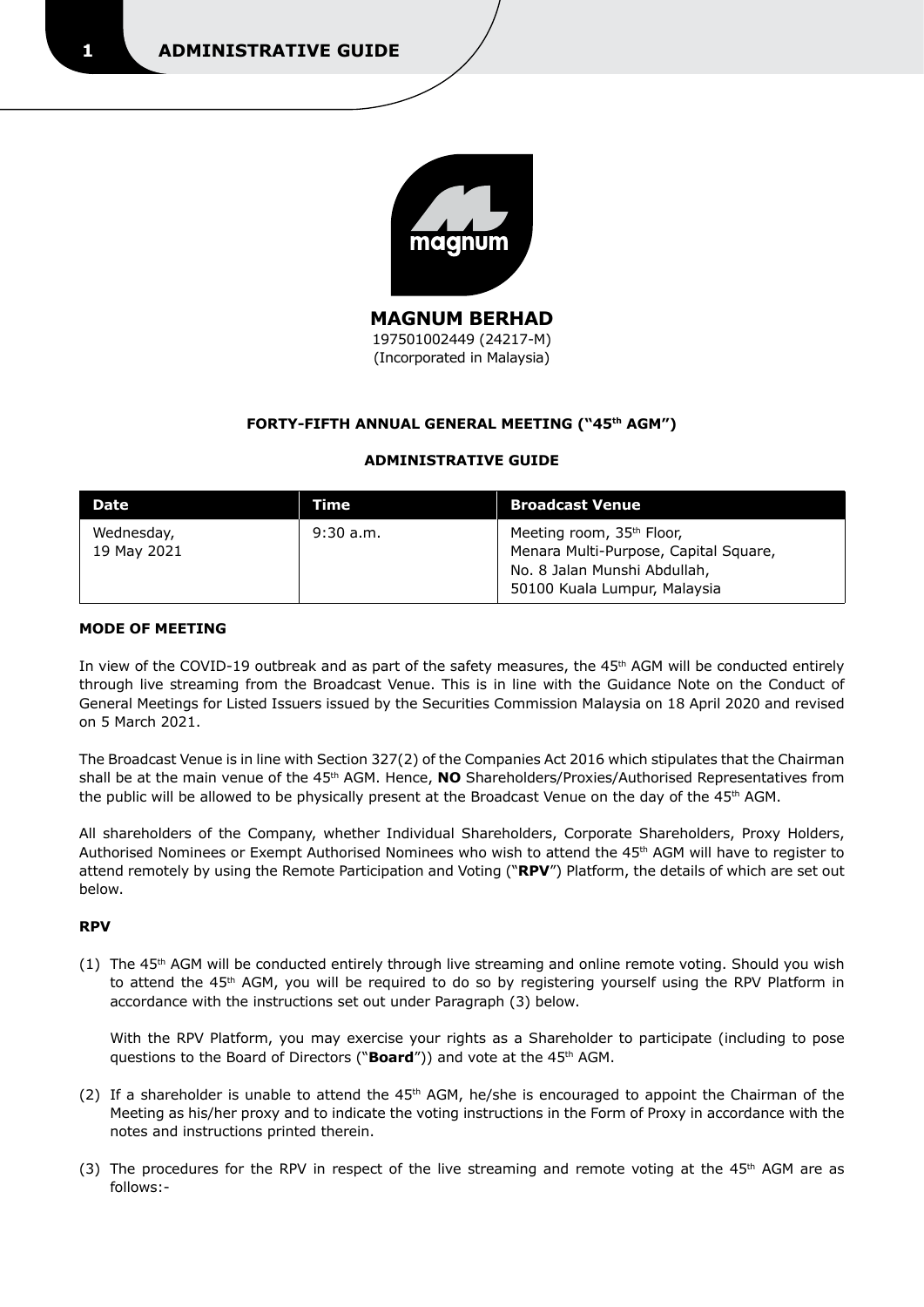| <b>Procedures</b>                                                | <b>Action</b>                                                                                                                                                                                                                                                                                                                                                                                                                                                                                                                                                                                                                                                                                                                                                                                                                                                                                                                                                                                                 |  |
|------------------------------------------------------------------|---------------------------------------------------------------------------------------------------------------------------------------------------------------------------------------------------------------------------------------------------------------------------------------------------------------------------------------------------------------------------------------------------------------------------------------------------------------------------------------------------------------------------------------------------------------------------------------------------------------------------------------------------------------------------------------------------------------------------------------------------------------------------------------------------------------------------------------------------------------------------------------------------------------------------------------------------------------------------------------------------------------|--|
| Before the day of the 45th AGM                                   |                                                                                                                                                                                                                                                                                                                                                                                                                                                                                                                                                                                                                                                                                                                                                                                                                                                                                                                                                                                                               |  |
| Register as a User<br>(i)                                        | Please access the Portal of the Company's Share Registrar, Metra<br>Management Sdn Bhd ("Metra"), at www.metramanagement.com.my<br>• Click < <login register="">&gt; followed by &lt;<register new="" user="">&gt; to register<br/>as a new user.<br/>• Complete the registration by filling up the information required and upload<br/>a clear copy of your MyKAD (both front and back page) or Passport.<br/>• Read and agree to the terms &amp; conditions and thereafter, submit your<br/>registration.<br/>• Please enter a valid email address in order for you to receive the verification<br/>email from Metra.<br/>• Your registration will be verified and approved by Metra. Once approved,<br/>an email notification will be sent to you.<br/>If you are already a user with the Metra Portal, you are not required to<br/>register again.</register></login>                                                                                                                                     |  |
| Submit your Question<br>(ii)                                     | • You may pre-submit your questions to the Board prior to the 45 <sup>th</sup> AGM by<br>emailing to MBAGM2021@magnum.my not later than 9:30 a.m. on 17<br>May 2021.                                                                                                                                                                                                                                                                                                                                                                                                                                                                                                                                                                                                                                                                                                                                                                                                                                          |  |
| On the day of the 45 <sup>th</sup> AGM                           |                                                                                                                                                                                                                                                                                                                                                                                                                                                                                                                                                                                                                                                                                                                                                                                                                                                                                                                                                                                                               |  |
| (iii) Login to the Metra Portal at<br>www.metramanagement.com.my | • Login with your user ID and password for remote participation at the<br>45 <sup>th</sup> AGM at any time from 9:00 a.m., i.e. 30 minutes before the<br>commencement of the 45 <sup>th</sup> AGM.<br>If you have forgotten your password, you can reset it by clicking on<br>"Forgot Password".                                                                                                                                                                                                                                                                                                                                                                                                                                                                                                                                                                                                                                                                                                              |  |
| (iv) Participate through Live Streaming                          | Select << Virtual Meeting>> under Main Menu.<br>Click << Join Meeting>> in order to join the live streaming of the<br>45th AGM.<br>• If you have any question(s) during the 45 <sup>th</sup> AGM, you may use the Q&A<br>platform in Zoom Cloud Meetings App to submit your question(s). The<br>Chairman of the 45 <sup>th</sup> AGM ("Chairman")/Board/Management will try to<br>respond to all relevant questions submitted during the 45 <sup>th</sup> AGM. If there<br>is time constraint in answering the questions during the 45 <sup>th</sup> AGM, we will<br>respond directly to you at the earliest possible time after the end of the<br>45th AGM.<br>If you are using a smartphone to participate in the $45th$ AGM, please<br>download Zoom Cloud Meetings App from the Google Play Store or App<br>Store before the 45 <sup>th</sup> AGM.<br>Please take note that the quality of the live streaming is dependent on the<br>bandwidth and stability of the internet connection at your location. |  |
| Online Remote Voting<br>(v)                                      | Please select the << Voting>> option located next to << Join Meeting>><br>to indicate your votes for the resolutions that are tabled for voting.<br>Voting session will commence once the Chairman declares that the voting<br>platform is activated. The voting session will end upon declaration by the<br>Chairman.<br>Please cast your vote on all resolutions as appeared on the screen and<br>submit your votes. Once submitted, your votes will be final and cannot<br>be changed.                                                                                                                                                                                                                                                                                                                                                                                                                                                                                                                     |  |
| (vi) End of the RPV Facility                                     | The RPV Facility will end and the Q&A platform will be disabled the moment<br>the Chairman announces the closure of the 45 <sup>th</sup> AGM.                                                                                                                                                                                                                                                                                                                                                                                                                                                                                                                                                                                                                                                                                                                                                                                                                                                                 |  |

#### *Notes to users of the RPV Facility:*

(a) Should your registration to join the 45<sup>th</sup> AGM be approved, we will make available to you the rights to join the live streamed 45<sup>th</sup> AGM and to *vote remotely using the RPV Facility. Your login to the Metra Portal on the day of the 45th AGM will indicate your presence at the 45th AGM.*

*(b) If you encounter any issue with your online registration at the Metra Portal, please call +603 2698 3232 Ext 14 or e-mail to corporate@mweh.com.my for assistance.*